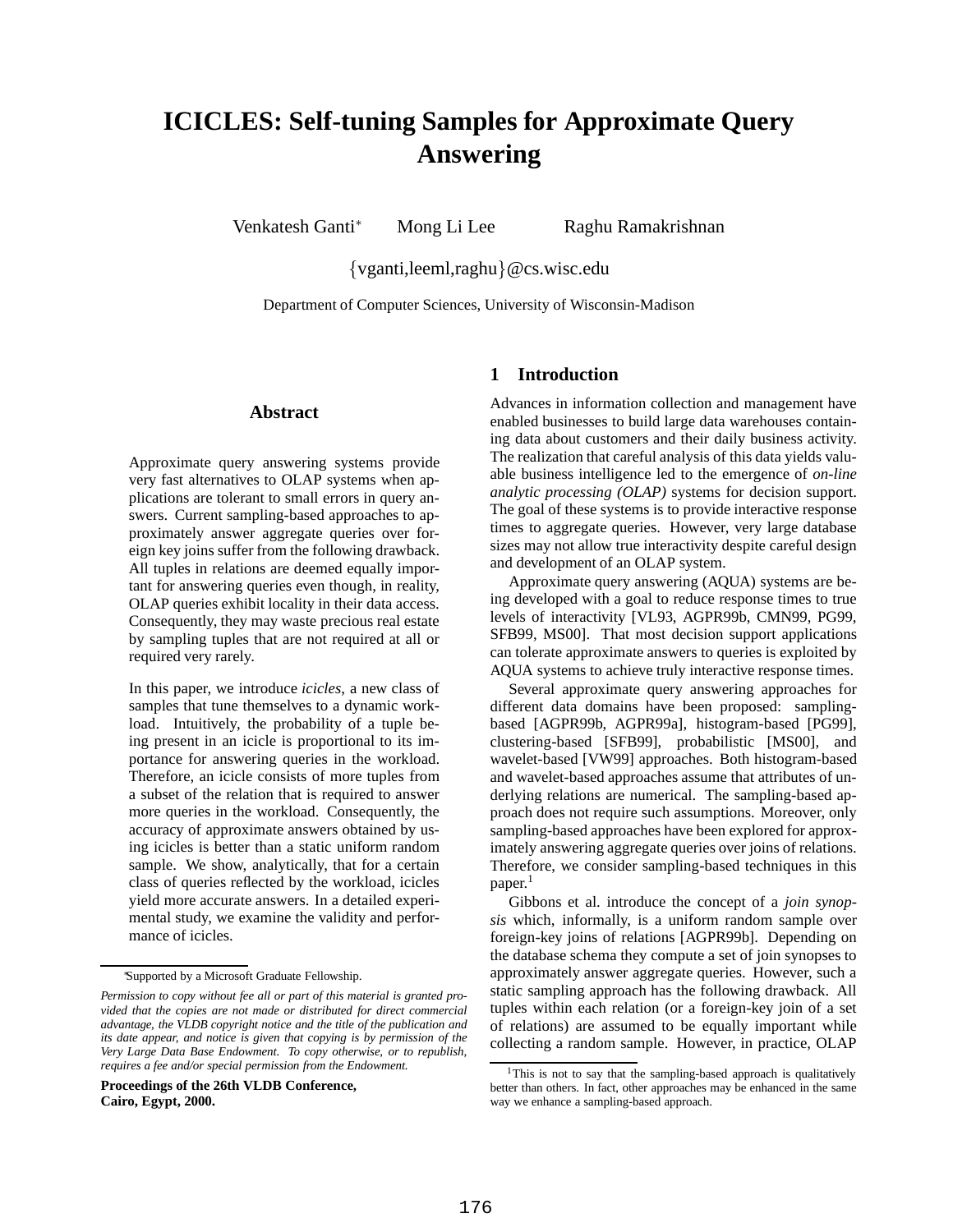queries follow a predictable repetitive pattern, and exhibit locality in their data access [DSRN98]. Therefore, treating all tuples uniformly while sampling wastes precious main-memory on tuples that are not required for answering queries.

As an example, consider the data warehouse of the Widget Tuners company that maintains all sales information of widgets in United States over the past ten years. A salesperson in the Madison office of Widget Tuners may only be interested in analyzing the sale of widgets in Wisconsin over the past one or two years. In such cases, maintaining a uniform random sample over the entire relation wastes real estate because it samples sales information on regions outside of Wisconsin for the last ten years, and the early eight year window of Wisconsin sales. It may waste more than 95% of the available main memory on sampling unnecessary information. But, since we do not a priori know the focus of analysis, a straight-forward approach of jacking up the sampling rate in a given region of the relation cannot be applied.

In this paper, we address the above-mentioned drawback of a static sampling strategy to answer aggregate queries over foreign key joins. The intuition behind our approach is to incrementally maintain a sample, called *icicles*, 2 in which the probability of a tuple being selected is proportional to the frequency with which it is required to answer queries (exactly). That is, the probability is proportional to the number of query predicates in the workload that the tuple satisfies. Therefore, an icicle is expected to consist of more tuples in regions that are accessed more frequently to answer queries. We exploit this property to provide more accurate answers to aggregate queries. Our contributions in this paper are:

- 1. We introduce a new class of samples, called *icicles*, to capture the data locality exhibited by a set of aggregate queries over foreign key joins.
- 2. We develop a dynamic algorithm that tunes an *icicle* with respect to the most recent knowledge of the workload (Section 3).
- 3. We develop estimators for average, count, and sum aggregates to answer queries using icicles (Section 4).
- 4. We analytically show that icicles are better than static samples for approximately answering a certain class of queries that conform to the workload (Section 6).
- 5. In an extensive experimental evaluation, we compare the performance of icicles with (static) join synopses (Section 7).

# **2 Icicles**

In this section, we discuss informally the intuition behind icicles, the algorithm for maintaining icicles, and the problem in using traditional estimators with icicles. We start



Figure 1: Foreign Key Relationships in TPC-D





with a brief discussion of earlier work on sampling-based approaches for approximately answering aggregate queries. Gibbons et al. [AGPR99b] and Chaud-

huri et al. [CMN99] showed that a join of random samples of base relations may not be a random sample of the join of base relations. Gibbons et al. exploit the property that relations in many decision support applications are connected by foreign key relationships. For instance, in a star schema, the fact table and dimension tables are connected by foreign key relationships, and queries over such schema typically involve foreign key joins. They introduced the concept of a *join synopsis*, which is the join of a uniform random sample of the fact table with a set of dimension tables. Any aggregate query involving the fact table can now be answered approximately using exactly one of a small number of synopses.

**Example 2.1** As a running example, we consider the TPC-D database [Cou95] shown in Figure 1. It consists of the following relations: Lineitem (LI), Order (O), Customer (C), Part (P), PartSupp (PS), Supplier (S), Nation (N), and Region  $(R)$ . LI is the fact table and  $O$ , P, S are constrained by foreign key relationships with the LI table. The complete schema is shown as a directed graph in Figure 1 wherein a directed edge from relation  $A$  to relation  $B$  captures the existence of a foreign key constraint from  $A$  to  $B$ . A query Q derived from query 5 in the TPC-D benchmark is shown below. Note that all joins in the query are foreign key joins. Therefore, this query can be answered approximately using a join synopsis on the join of LI, C, O, S, N, and R relations.

SELECT COUNT(\*), AVG(LI Extendedprice),

<sup>2</sup>The number of accesses to tuples in a workload-sensitive sample relative to that over tuples in the relation resembles an *icicle*.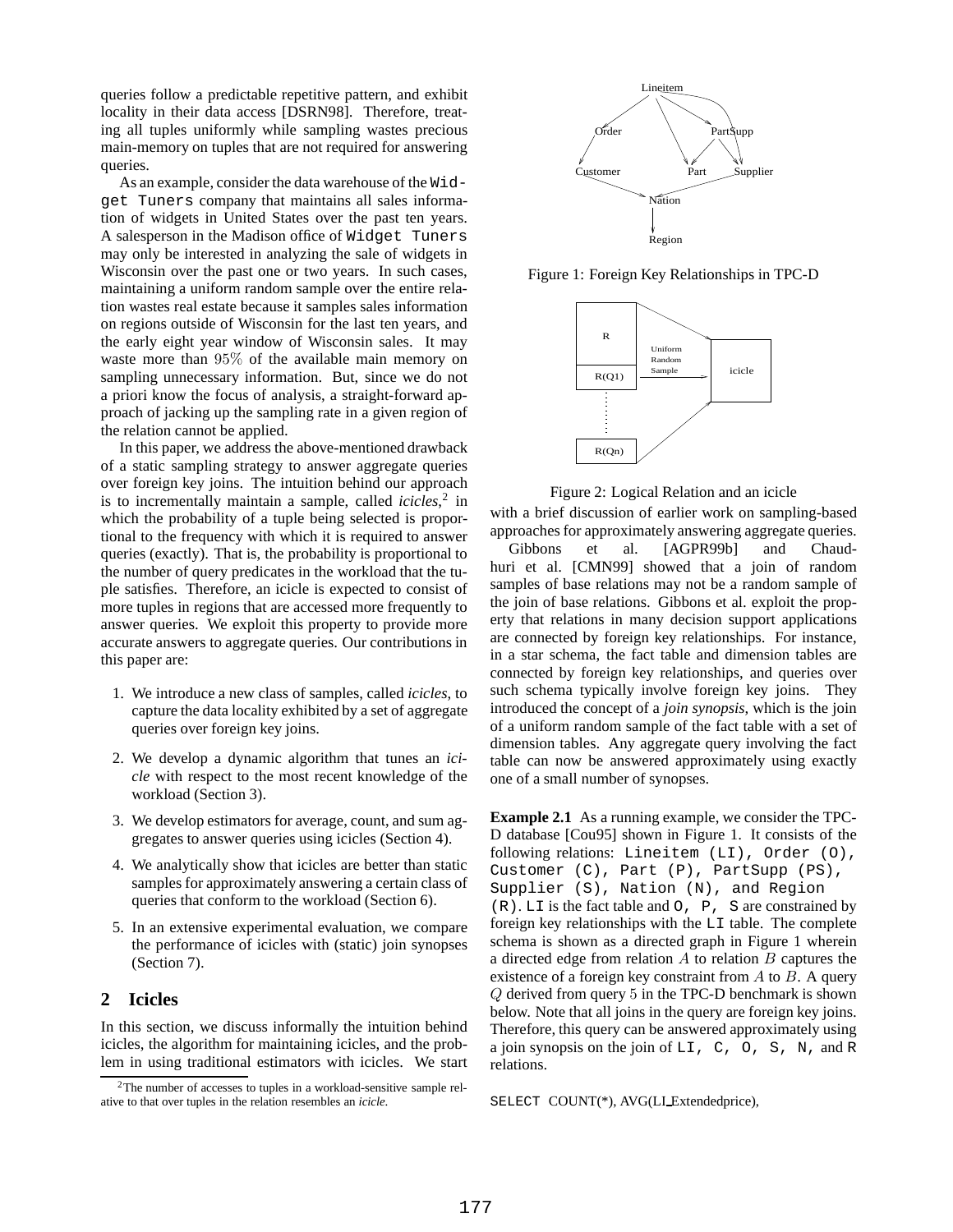#### SUM(LI Extendedprice)

FROM LI, C, O, S, N, R

WHERE C Custkey=O Custkey AND O Orderkey=LI Orderkey AND LI Suppkey=S Suppkey AND C Nationkey=N Nationkey AND N Regionkey=R Regionkey AND R Name=North America AND O Orderdate≥01-01-1998 AND O Orderdate≤12-31-1998;

In the above TPC-D example query that typifies decision support queries, an analyst is interested in sales in the North American continent for the year 1998. Analysts in North America are unlikely to be very interested in sales in other continents. Therefore, all their queries may be focused on the sales after 1998 in North America. In such cases, a uniform random sample of the entire relation wastes precious main-memory by drawing a significant number of tuples from sets of tuples that are not as "important" for answering queries. The space is better utilized if more sample tuples are gathered from 1998 sales in North America resulting in a significant improvement of the accuracy of approximate answers.

Note that we do not a priori know the subset or sets of subsets on which the analysis is focused. Moreover, the focus may change with time. Therefore, we have to automatically identify the focus of a query workload and sample accordingly. We introduce a new class of workload-sensitive samples, called *icicles*, that capture the data locality exhibited by queries in the workload. *An icicle is a uniform random sample of a multiset of tuples* L*, which is the union of* R *and all sets of tuples that were required to answer queries in the workload.* We call L the *extension* of R with respect to the workload.

We maintain an icicle of a relation  $R$  (or a foreign key join of relations) as follows. To start with,  $L$  is exactly the same as  $R$ , and an icicle is a uniform random sample of  $R$ . For each query Q on R, we derive a multiset  $L'$  by appending to  $L$  the set of all tuples in  $R$  that satisfy the query predicate (and hence were required to answer  $Q$ ). The icicle is now updated to be a random sample of the new multiset  $L'$ . We use the reservoir sampling algorithm [Vit85] to maintain the invariant that an icicle is a random sample of L. (Note that the algorithm for updating icicles only accesses the new block of data that is logically appended to  $L$ .) Therefore, if a particular set of tuples is retrieved for a lot of queries then an icicle is expected to consist of a greater proportion of tuples from this set.

### **2.1 Icicle-based Estimators**

An icicle is a non-uniform sample of the original relation. Hence, traditional estimators for aggregate operators cannot always be applied directly. For instance, consider the TPC-D query Q shown in Example 2.1. Suppose the size of the lineitem relation  $LI$  consists of 1000000 tuples and the sample consists of 1000 tuples. Suppose  $LI(Q)$  consists of 100000 tuples. A uniform random sample of  $LI$  is expected to consist of 100 tuples from  $LI(Q)$ . Starting with a random sample of relation LI, if the *count query* is executed

five times, the number of tuples from  $LI(Q)$  in the icicle is expected to increase by five times to 500. However, the size of the extension of  $L$  increases marginally by an amount  $5 \cdot |LI(Q)|$  to a value 1500000. It is easy to see that the traditional estimation of scaling up the count from a sample S of LI by a factor of  $\frac{|LI|}{|S|}$  is way off the mark!

We need new estimators for providing more accurate answers. In Section 4, we derive icicle-based estimators for the average, count, and sum aggregate operators. The basic idea is to maintain additional information to adjust for the selection bias in an icicle. We maintain a set of *frequencies*, one per tuple in the relation, where the frequency of a tuple is the number of times it was required to answer queries in the workload.

#### **2.2 Quality Guarantees**

The accuracy of an approximate answer is expected to increase with the number of tuples in the sample that were actually used to compute it. Since we expect an icicle to contain a greater proportion of tuples from frequently accessed sets of tuples, the quality of answers computed using these sets is better. If the number of queries that use such frequent sets is much greater than the number of queries that do not, the average quality of answers improves as well. Under the assumption that the past workload reflects the future workload, we expect that an icicle provides more accurate answers than a statically collected uniform random sample of the relation. In Section 6, we show analytically that for a broad class of queries computing averages, icicles are expected to provide more accurate answers than simple uniform random samples. However, if an occasional query does not conform to the workload or if the workload changes drastically, then the accuracy of the approximation for that query or for a set of queries is worse than a static sample. But, as shown in Section 7, icicles adapt quickly to a workload. Therefore, such sudden changes in a workload will deteriorate performance only for a short period of time.

## **2.3 Sampling Over Foreign Key Joins and Base Relations**

Due to the results in [AGPR99b, CMN99], we focus on answering aggregate queries involving only foreign key joins (especially, joins between fact tables and dimension tables). Since join synopses are uniform random samples over foreign key joins of a set of base relations, any query in the targeted class can be answered using only one of a small number of join synopses.<sup>3</sup> Therefore, maintaining join synopses is conceptually equivalent to maintaining a set of uniform random samples, each drawn from a single (logical) relation. Therefore, in the algorithmic description, we assume that samples are being drawn from single relations. However, in our experimental study, we evaluate the performance of icicles for answering aggregate queries over foreign-key joins. To avoid any confusion with the precise

<sup>&</sup>lt;sup>3</sup>The total number of such foreign key joins in a star schema is limited ([AGPR99b]).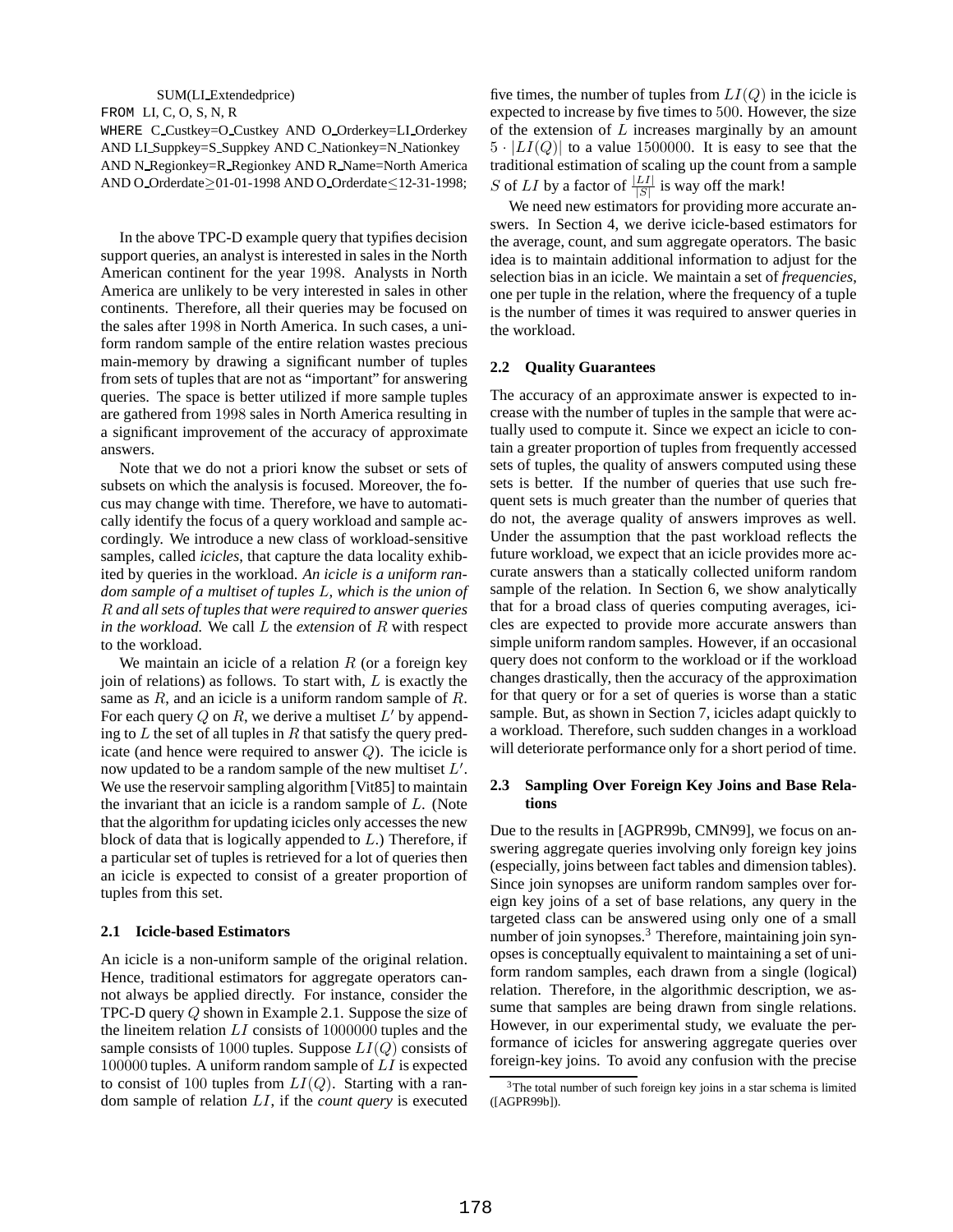definition of a join synopsis (see [AGPR99b]), we use the term *static sample* instead of join synopsis.

## **3 Icicle Maintenance**

In this section, we introduce our notation and definitions. We then describe the algorithm for maintaining icicles with respect to a dynamically changing workload.

### **3.1 Definitions and Notation**

We now introduce our terminology beginning with some basic notation. Following the reasons discussed earlier, we assume that icicles are drawn from single relations. In this paper, we study the class of *average, count*, and *sum* aggregate operators.

We use  $A(Q)$  to denote a query involving the aggregate A (one of average, count, or sum). A *workload* Q is a set of aggregate queries. If S is a multiset of tuples, we use S to denote the set of distinct tuples in S. Let  $S_1$  and  $S_2$  be two multisets. We use  $S_1 \oplus S_2$  to denote the multiset-union of  $S_1$  and  $S_2$ . That is, an element is repeated in the result once for every appearance in either  $S_1$  or  $S_2$ .

For the remainder of this section, we assume that  $R$  is a relation and Q is a workload. We use  $A(Q, R)$  to denote the *exact answer* for the aggregate query  $A(Q)$  over the relation R.

Given R and a query A(Q), the *query-relevant subset*  $R(Q)$  *of* R for  $A(Q)$  is the set of tuples in R that satisfy the query predicate. R(Q) is also the *minimal set* of tuples in R that are required to exactly answer  $A(Q)$ . Note that the subset  $R(Q)$  of R is independent of the query processing algorithm. An algorithm may scan the entire relation  $R$  and determine the (minimal) subset required to answer  $A(Q)$ , or it may retrieve the minimal subset through an index-scan.

**Definition 3.1** The *frequency relation*  $F(R, Q)$  =  ${f(t, R, Q)}|t \in R$  is a set of frequencies one for every tuple  $t \in R$  where,  $f(t, R, Q) = \sum_{Q \in Q} t \in R(Q)$ . That is, the frequency with respect to  $\mathcal Q$  of a tuple  $t \in R$  is the number of queries in  $Q$  whose query-relevant subsets contain  $t$ . The *frequency sum*  $\sigma(R, Q)$  is the sum of all frequencies in  $F(R, Q)$ . That is,  $\sigma(R, Q) = \sum_{t \in R} f(t, R, Q)$ .  $\odot$ 

A workload where all tuples in a relation are retrieved equally frequently to answer queries in the workload is called the *uniform workload*. Let  $F(R, U)$  represent a uniform workload on R. Then, for any  $t \in R$ ,  $f(t, R, U) = c$ for some non-negative integer  $c$ . Without loss of generality, we assume that  $c = 1$ .

**Definition 3.2** The *extension*  $L(R, Q)$  *of*  $R$  *with respect to* Q is defined as follows.

$$
L(R, \mathcal{Q}) = R \uplus_{Q \in \mathcal{Q}} R(Q)
$$

An *icicle*  $S(R, Q)$  of R with respect to Q is a uniform random sample of  $L(R, Q)$ .

## **3.2 Maintenance Algorithm**

We now describe our algorithm to maintain an icicle over a single relation. We then generalize it to a set of icicles over a set of relations.

Intuitively, we maintain an icicle such that, at all times, the probability of a tuple's presence in the icicle is proportional to its "importance" in answering queries in a workload. We quantify the importance of a tuple to be its frequency with respect to the workload. Hence, we maintain an icicle such that a tuple is selected with a probability proportional to its frequency. However, we do not want to scan the complete relation whenever we update the icicle. The efficient incremental maintenance of an icicle is possible due to the following two observations. First, a uniform random sample of the extension of a relation  $R$  with respect to a workload ensures that each tuple's selection in the icicle is proportional to its frequency. Second, incremental maintenance of a random sample of the extension of  $R$  only requires the segment  $R(Q)$  of the relation each time a new query A(Q) is answered by the system. We use the *reservoir sampling* algorithm [Vit85] to maintain a random sample of the extension.

As mentioned in Section 2.1, we maintain the frequency relation to derive good estimates for aggregate queries. For clarity in presentation, we treat the maintenance of the frequency relation  $F(R, Q)$  independently. However, in Section 5, we describe in detail the maintenance of the frequency relation. For now, we assume that a routine to update frequencies of a set of tuples exists.

**Algorithm 3.1 UpdateIcicle**( $L(R, Q)$ **,**  $S(R, Q)$ **,**  $A(Q)$ ) */\** L(R, Q)*:extension of* R*,* S(R, Q)*:icicle,* A(Q)*:new query \*/* **begin**

**Step 1:** *Compute*  $R(A(Q))$ *.* **Step 3:** *Set*  $L(R, Q) = L(R, Q) \oplus R(A(Q))$ *.* **Step 2:** *Update*  $S(R, Q)$  *such that it is a uniform random sample of the updated*  $L(R, Q)$ *.* **Step 4:** *Increment the frequencies in*  $F(R, Q)$  *of each tuple*  $t \in R(A(Q))$ .

**end**

The pseudocode for the algorithm to update icicles is presented above. At any instant, an icicle  $S(R, Q)$  is a uniform random sample of  $L(R, Q)$ . Conceptually, we stream each tuple being appended to  $L(R, Q)$  through a reservoir sampling procedure [Vit85] that maintains a uniform random sample of  $L(R, Q)$ .<sup>4</sup> When a new query  $A(Q)$ is added to the workload  $Q$ , we stream tuples in  $R(Q)$ through the reservoir sampling procedure to update the icicle  $S(R, Q)$  such that it is a uniform random sample of  $L(R, Q) \oplus R(Q)$ . Even though the pseudocode serializes steps 1 and 2, we pipeline the streaming operator into the

<sup>&</sup>lt;sup>4</sup>The reservoir sampling algorithm maintains a uniform random sample of the relation as follows: it scans the relation one tuple at a time and randomly decides whether to insert it into the sample. If the tuple is added to the sample, another tuple in the sample is kicked out.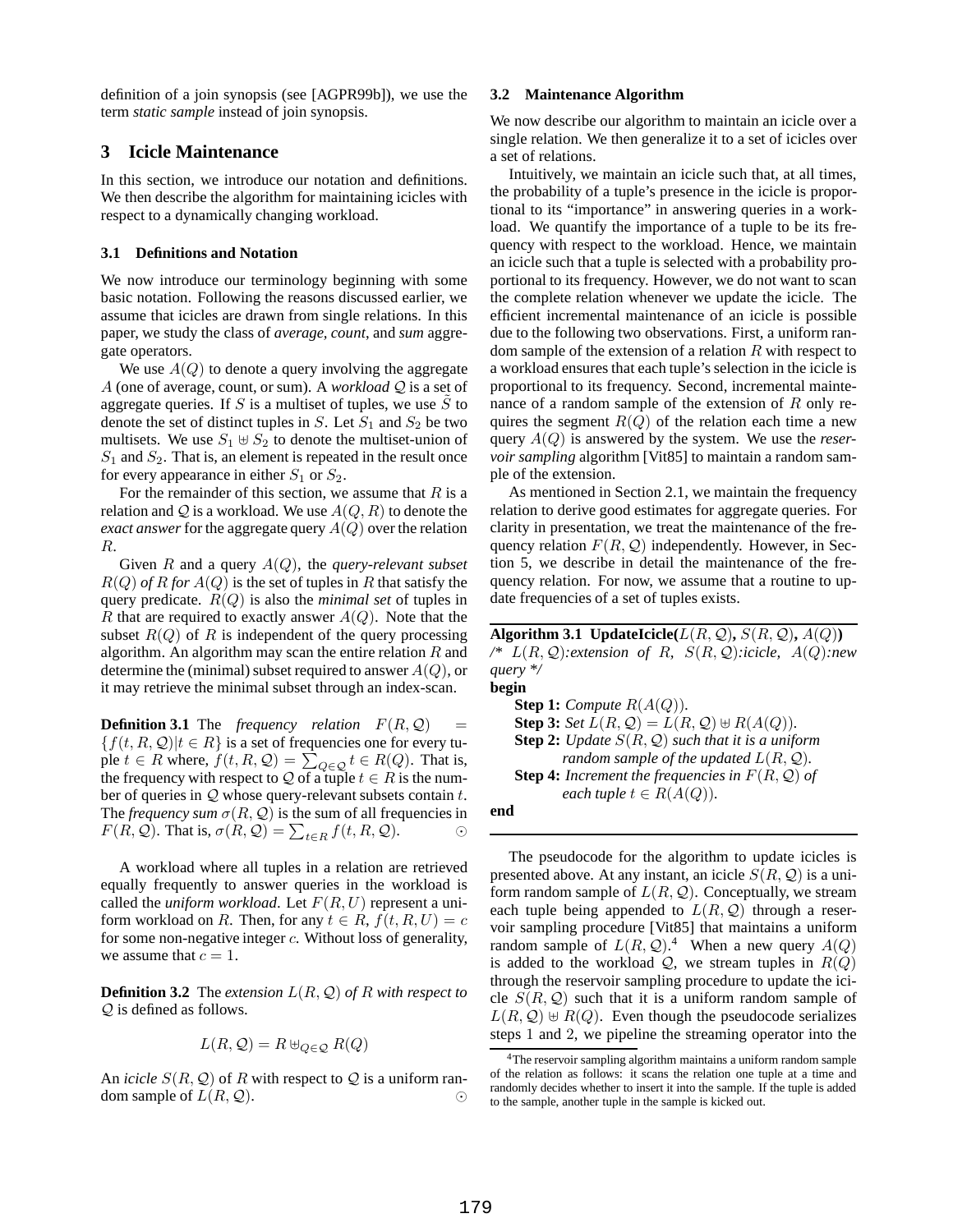reservoir sampling procedure. Thus, we do not need to simultaneously store all of  $R(Q)$  in-memory. Also, note that  $L(R, \mathcal{Q})$  is not explicitly materialized at all.

## **3.2.1 Workload Restriction**

Note that the icicle-maintenance algorithm accesses all tuples in the set  $R(Q)$  that satisfy the query predicate of a query  $A(Q)$ . Therefore, the amount of work done to update an icicle is almost the same as the work done to answer the query exactly. If the workload includes queries where a user is happy with just an approximate answer, the overhead in maintaining icicles is significant. Therefore, we *restrict* the workload to only consist of queries in the system that require exact answers to queries.<sup>5</sup> This restriction allows us to update icicles for free because tuning an icicle with respect to a new query  $A(Q)$  requires the set  $R(Q)$  of tuples that satisfy the query predicate. Observe that this set of tuples would have been retrieved anyway for answering the query, and hence we do not perform any additional work for updating the icicle if we piggyback the update with the processing for the query.

Restricting the workload to only consist of exactly answered queries is reasonable because we expect a typical data analysis session to proceed as follows. Analysts derive their initial conclusions on data characteristics based on an approximate or cursory analysis where they can tolerate small errors. To confirm their initial conclusions realized from an interactive exploratory session, they issue one or more queries to be answered exactly. Therefore, the final exactly-answered queries are actual queries of interest and are likely to be representative of the true workload. Because the interactive approximate querying session leads an analyst to the final set of interesting queries, it is indispensable.

Note that duplicates of tuples may be present in an icicle because a tuple may be required several times to answer queries in a workload. It is possible to collapse such duplicates together by maintaining a *count* of the number of times a tuple appears in the icicle. Gibbons et al. showed that this approach is better than maintaining duplicates[GM98]. To avoid muddling the performance study of icicles with improvements due to collapsing duplicates, we stick with the straight-forward implementation of icicles that allows duplicate tuples. However, note that this optimization only improves the performance of icicles.

**Example 3.1** We illustrate our icicle-maintenance algorithm through an example. Consider a hypothetical *Widget-Tuners* relation shown in Figure 3. We add a new *frequency* attribute to the schema of the relation to hold frequencies of tuples. A hypothetical icicle created from a hypothetical workload is shown in Figure 4. Suppose the following query is asked by an analyst to compute the average of all sales in the month of April.

SELECT average(\*) FROM Widget-Tuners WHERE Date.Month='April';

We require the two April tuples corresponding to orders 5 and 6 in Figure 3 to answer the above query exactly. The set  $\{OrderId = 5, OrderId = 6\}$  consisting of these two tuples is (conceptually) appended to the extension of Widget-tuners. We now update the icicle such that it is a random sample of the updated extension. Suppose the updated icicle is as shown in Figure 5. Note that we increment the frequencies of tuples corresponding to orders 5 and 6, and that these updates are reflected in the updated icicle.

#### **3.2.2 Maintaining Multiple Icicles**

Previously, we described an algorithm for maintaining an icicle on a single relation. We now extend it to multiple relations. The extension relies on the partitionability of the workload into a set of workloads, one per relation.

Recall that our target class of queries is the class of aggregate (average, count, and sum) queries over foreign key joins. As discussed earlier, this class is equivalent to a class of single-table queries where tables may be formed from foreign-key joins of a set of relations. Any query may be answered using exactly one icicle on a relation. (It is a fallout of the fact that icicles are "tuned" synopses.) Therefore, the overall workload can be *partitioned* into several independent workloads, one for each relation. Due to the properties that the workload is partitionable and that queries access a single table, we can independently maintain icicles on relations. That is, the maintenance of an icicle on one relation does not depend on how an icicle on a different relation is maintained. Given a certain amount of space to maintain icicles, we distribute the available space among them and maintain each icicle independently. Any spacepartitioning strategy to distribute space among icicles may be used here. We refer the reader to the work by Gibbons et al. [AGPR99b] for a detailed discussion of several strategies. We now formalize this procedure.

Let  $R_1, \ldots, R_k$  be k relations. Let  $\mathcal{Q} = \mathcal{Q}_1 \uplus \cdots \uplus \mathcal{Q}_k$ be a workload where queries in  $\mathcal{Q}_i$  only access the relation  $R_i$ . Let M be the amount of space allocated for maintaining icicles. We maintain  $k$  icicles as follows. Using any space allocation strategy, allocate space  $M_i$  to an icicle  $S(R_i,\mathcal{Q}_i)$ on relation  $R_i$ ,  $1 \leq i \leq k$ . For a query  $Q \in \mathcal{Q}_i$ , we update the icicle  $S(R_i, \mathcal{Q}_i)$  using the *UpdateIcicle* Algorithm.

# **4 Estimators for Aggregate Queries**

In the previous section, we described how we maintain an icicle with respect to a changing workload. We now describe the methodology of answering aggregate queries using the icicle. Due to the presence of duplicates and the selection bias (or non-uniformity) in an icicle, traditional estimators (e.g.,[Olk93, AGPR99b]) do not apply directly. An example was discussed in Section 2.1 to illustrate this problem. We now derive icicle-based estimators for the average, count, and sum aggregate operators. We first discuss the intuition behind our aggregate estimators, and then formalize them in Lemma 4.1. (Due to space constraints, we do not present the proof of the lemma.)

<sup>5</sup>Alternative restrictions like choosing only a subset of all queries may also be possible.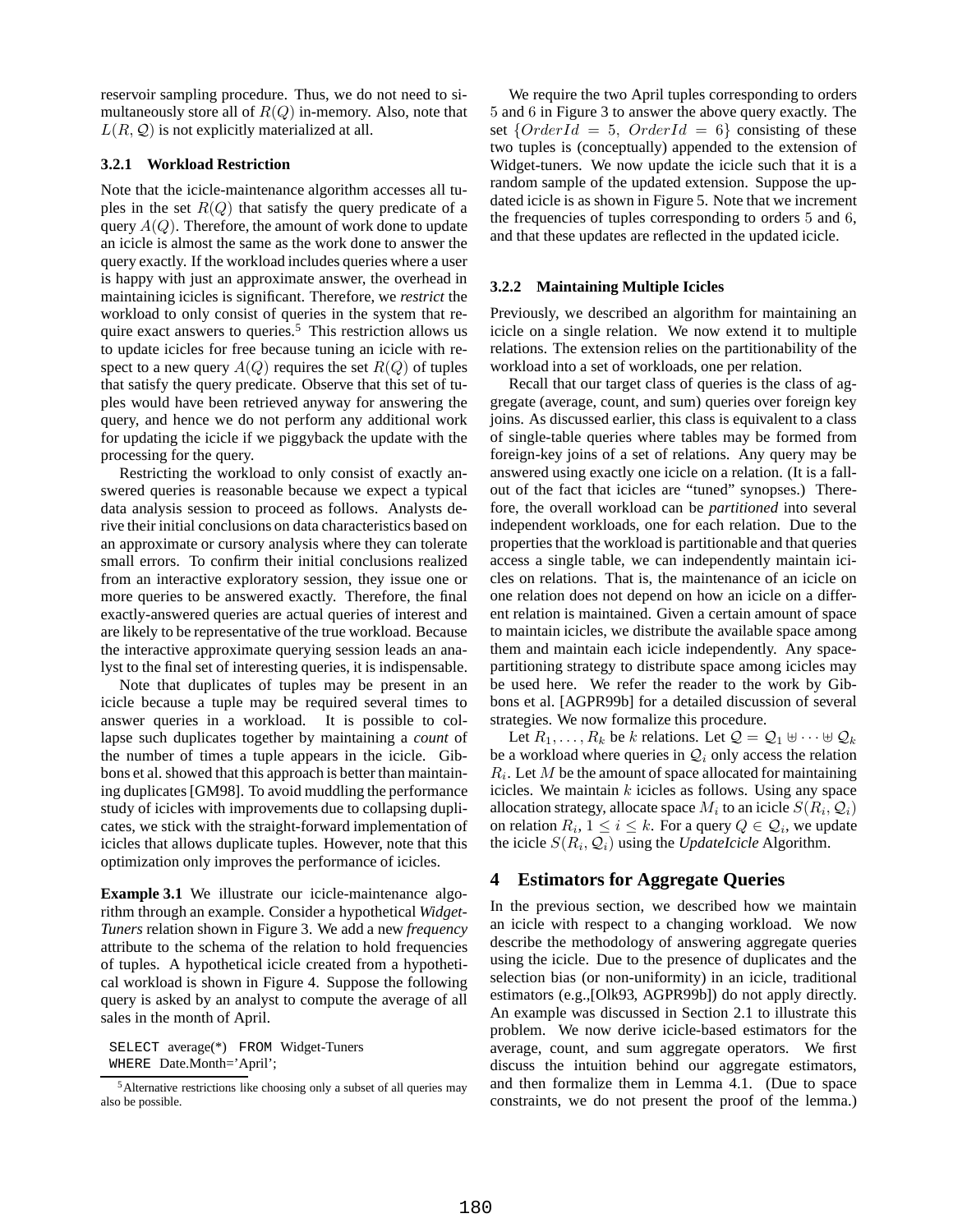| OrderID | Date           | Price | Frequency         |
|---------|----------------|-------|-------------------|
|         | $01$ -Jan-1998 | 100   |                   |
| 2.      | 01-Feb-1998    | 200   |                   |
|         | 01-Feb-1998    | 150   |                   |
|         | 01-Mar-1998    | 125   |                   |
|         | 01-Apr-1998    | 120   | $2 \rightarrow 3$ |
|         | 01-Apr-1998    | 140   | $2 \rightarrow 3$ |

Figure 3: Widget-tuners

| ाा | Date           | Price | Frequency |
|----|----------------|-------|-----------|
|    | $01$ -Jan-1998 | 100   |           |
|    | 01-Mar-1998    | 125   |           |
| h  | 01-Apr-1998    | 140   |           |

Figure 4: An icicle of Widget-tuners

| OID | Date        | Price | Frequency |
|-----|-------------|-------|-----------|
|     | 01-Jan-1998 | 100   |           |
| 5   | 01-Apr-1998 | 120   |           |
| 6   | 01-Apr-1998 | 140   |           |

Figure 5: Updated icicle of Widget-Tuners

When the sum or average is being computed, we use  $X$  to denote the aggregated attribute.

**Average:** We assume that for any query A(Q) the value a tuple  $t \in R(Q)$  assumes for the aggregated attribute X is independent of the probability that  $t$  is present in the icicle. That is, the distribution of values of  $X$  in the set of tuples accessed by the query from the icicle is the same as that in  $R(Q)$ . Under this assumption, the average of the set of distinct sample tuples that satisfy a given average query is a good estimate of the average. Note that our assumption is similar to the (implicit) assumption made by Gibbons et al. [AGPR99b]. Their assumption was that the value distribution of an attribute is independent of query predicates which, in turn, determine the probability of a tuple's presence in an icicle.

**Count:** Intuitively, we expect each tuple in an icicle to correspond to a set of tuples in the original relation  $R$ . We first compute an estimate of the number of tuples in  $R$  that contribute one tuple  $t$  in the icicle. We call this value the *expected contribution* of t. We then estimate the count aggregate to be the sum of expected contributions of all tuples in the icicle that satisfy the given query.

**Sum:** Under the assumption that for any query  $A(Q)$ , the value a tuple  $t \in R(Q)$  assumes for the aggregated attribute X is independent of the probability that  $t$  is present in the icicle, the average and the count aggregates are independent of each other. Therefore, the estimate of the sum aggregate is given by the product of the average and count estimates.

**Lemma 4.1** Let  $A(Q)$  be an aggregate query over the relation R, and  $S = S(R, Q)$  be an icicle over R with respect to a workload Q. Let  $F(R, Q)$  be the frequency relation. Let the probability of a tuple  $t$  being present in  $S$  be independent of the probability that  $t$  assumes a certain value for an aggregated attribute X. Then  $E[A(Q, R)]$ 

| $\int E[A(Q,\tilde{S})],$                                                            | if $A = avg$ |
|--------------------------------------------------------------------------------------|--------------|
| $\int_{\mathcal{S}} \frac{\sigma(R, Q)}{ S } \sum_{t \in S(Q)} \frac{1}{f(t, R, Q)}$ | if $A=count$ |
| $E[avg(Q, S)] \cdot E[count(Q, S)], \text{ if A=sum}$                                |              |

# **5 Maintaining the Frequency Relation**

Recall that we maintain the frequency associated with each tuple for estimating count queries. We now discuss an efficient procedure for maintaining the frequency relation  $F(R, Q)$  of a relation R with respect to a workload Q.

To hold the frequency for each tuple, we add a new *frequency* attribute to the relation R. To start with, the frequency of each tuple is set to 1. The frequency of a tuple is incremented whenever it is accessed to answer a query. Therefore, whenever we update an icicle with a new query, we update frequencies of all tuples required to answer the query. Consequently, the frequency column is update-intensive. Even though these updates may be performed off-line when the system is idle, they still constitute a significant overhead. We now describe an efficient procedure for updating frequencies of tuples that exploits the following two properties. First, frequencies need not be maintained up-to-date. That is, it is not absolutely necessary to immediately update the frequency of a tuple whenever it is accessed by a query. Second, data analysis queries exhibit data locality. Therefore, frequencies of a significant portion of often-accessed tuples can be maintained in main memory.

The intuition behind our approach is to delay updating the frequency of a tuple until the magnitude of the change in frequency crosses a certain threshold. The delay helps to batch several related updates (either on the same tuple or on distinct tuples) together thus significantly reducing the overall number of updates. We maintain a main-memory hash table consisting of two attributes: *tuple identifier* and *count*. The *count* for a tuple t in the hash table is the number of times  $t$  was required to answer queries since the last time the frequency  $f(t, R, Q)$  of t has been updated on disk. The hash table maintains a set of tuples and the counts associated with them.

Whenever a tuple  $t$  that is required to answer a query, is read into main memory, we check if  $t$  is present in the hash table. If not, we add  $t$  to the hash table and set its count to 1. If  $t$  is present in the hash table, we increment its count in the hash table. If the count crosses a threshold  $C$  (fixed a priori), we update the frequency  $f(t, R, Q)$  of t on the disk and delete  $t$  from the hash table. We may further optimize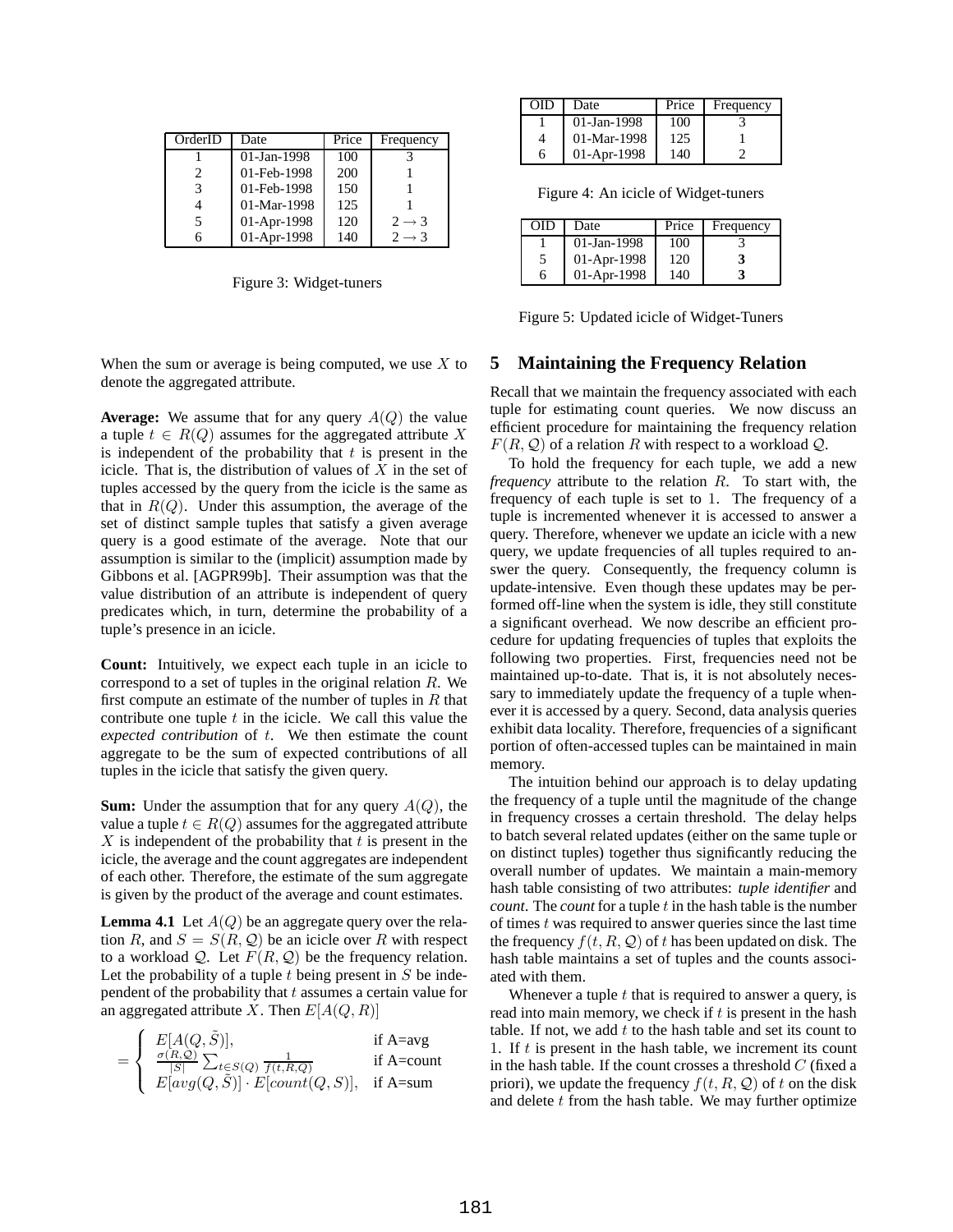this algorithm by updating frequencies of all other tuples in the hash table that belong to the same disk page as  $t$ .

## **5.1 Special Case of the Average Operator**

We now discuss a very important optimization for the special case when we are only interested in answering queries that compute averages. We observe that we do *not* need to maintain the frequency relation if we restrict ourselves to answering queries with the average operator.

Recall that estimators for the count and the sum aggregate operators require frequencies of tuples in their computation while the computation of the estimate for the average operator does not (Section 4). Also, note that the frequency relation is not required for any purpose other than estimating count and sum aggregate operators. Therefore, if we restrict the class of queries to be answered approximately to the class of aggregate queries computing averages, then we do not need to maintain frequencies of tuples. Thus, restricting the query class significantly reduces the costs for maintaining icicles.

## **6 Quality Guarantees**

In this section, we compare the quality of answers obtained from icicles with answers obtained from static samples. When queries in a workload exhibit data locality, then icicles consist of more tuples from frequently accessed subsets of the relation. The accuracy of an approximate answer improves with the number of tuples used to compute it. Therefore, if a new query reflects the data locality of earlier queries in the workload, then the icicle-based answer to this query is more accurate than that based on a uniform random sample of the relation. We now prove that icicles provide more accurate answers for a certain class of queries computing averages. Intuitively, this class consists of queries "focused" with respect to the workload that created an icicle.

We say that a query  $A(Q)$  is *focused* with respect to a workload Q if any tuple in the set  $R(Q)$  is, on an average, accessed more often by queries in  $Q$  than queries in a uniform workload. That is, for a query  $A(Q)$  over the relation R, the average frequency with respect to  $Q$  of a tuple in  $R(Q)$  is greater than that for a uniform workload. We now formalize this notion below.

**Definition 6.1** Let  $R$  be a relation and  $Q$  be a workload. Let  $F(R, Q)$  be the frequency relation of R with respect to Q. Let  $\sigma(R, Q) = \sum_{t \in R} f(t, R, Q)$ . We say that an aggregate query  $A(Q)$  is *focused* with respect to Q if

$$
\frac{\sum_{t \in R(Q)} f(R, t, Q)}{\sigma(R, Q)} \ge \frac{|R(Q)|}{|R|}
$$

**Lemma 6.1** Let  $R$  be a relation,  $Q$  be a workload, and  $F(R, Q)$  be the frequency relation of R with respect to Q. Let  $\sigma(R, \mathcal{Q}) = \sum_{t \in R} f(t, R, \mathcal{Q})$ . Let  $S(R, \mathcal{Q})$  be an icicle created by  $Q$  and  $S$  be a uniform random sample of R. The expected fraction of  $R(Q)$  tuples in S is  $\frac{|R(Q)|}{|R|}$ , and the expected fraction of  $R(Q)$  tuples in  $S(R, Q)$  is  $\sum_{t \in R(Q)} f(t, R, Q)$  $\sigma(R,\mathcal{Q})$ .

**Theorem 6.1** *Let* R *be a relation,* Q *be a workload on* R*, and*  $F(R, Q)$  *be the frequency relation of* R *with respect to* Q*. Let* S(R, Q) *be an icicle on* R*. Let* S *be a uniform random sample on*  $R$ *. If a query*  $average(Q)$  *is focused with respect to*  $Q$ *, then the icicle*  $S(R, Q)$  *yields a more accurate estimate for* average(Q) *than the uniform random sample* S*.*

The above theorem follows from Lemma 6.1. We now present a straight-forward extension of Theorem 6.1 to multiple relations. The extension merely relies on the partitionability of the workload and that the amount of space allocated to each icicle and the corresponding uniform static sample on a relation are equal.

**Corollary 6.1** *Let*  $R_1, \ldots, R_k$  *be k relations. Let the workload*  $\mathcal{Q} = \mathcal{Q}_1 \cup \cdots \cup \mathcal{Q}_k$  *be such that any query*  $Q \in \mathcal{Q}_i$ *only accesses relation*  $R_i$ *. For*  $1 \leq i \leq k$ *, let*  $S_i$  *be a*  $u$ *niform random sample of*  $R_i$  *and*  $S(R_i, Q_i)$  *be an icicle* on  $R_i$  with respect to the workload  $\mathcal{Q}_i$  such that  $|S_i|$  =  $|S(R_i, \mathcal{Q}_i)|$ . Then a query  $average(Q_i)$  focused with re*spect to the workload*  $Q_i$  *will be answered more accurately* by  $S(R_i, \mathcal{Q}_i)$ .

## **7 Performance Evaluation**

In this section, we evaluate the accuracy of answers, obtained from icicles, to aggregate queries for a wide variety of workloads, and their adaptability to the characteristics of a workload.

#### **7.1 Experimental Testbed**

We now describe our experimental setup and briefly outline our experimental procedure. We use the TPC-D decision support benchmark to generate a variety of workloads. Using a scale factor of 0.3, we generate 300 megabytes of test data.

**Workload Characteristics and Parameters:** We fix the number of queries in a workload to be 40. We use the query  $Q_{workload}$  shown in Figure 6 to generate workloads.  $(Q_{workload}$  is derived from the query  $Q_5$  of the TPC-D benchmark.) The query has two parameters: *region* and *start date*. Region takes values from the set {AFRICA, AMERICA, ASIA, EUROPE, MIDDLE-EAST}. The start date may vary between 01-01-1993 and 06-31-1998. A workload is characterized by the *number of frequently accessed groups* of tuples in a relation, and the *relative size* of each group. The number of frequently accessed groups is varied using the *region* attribute. We vary the sizes of

 $\odot$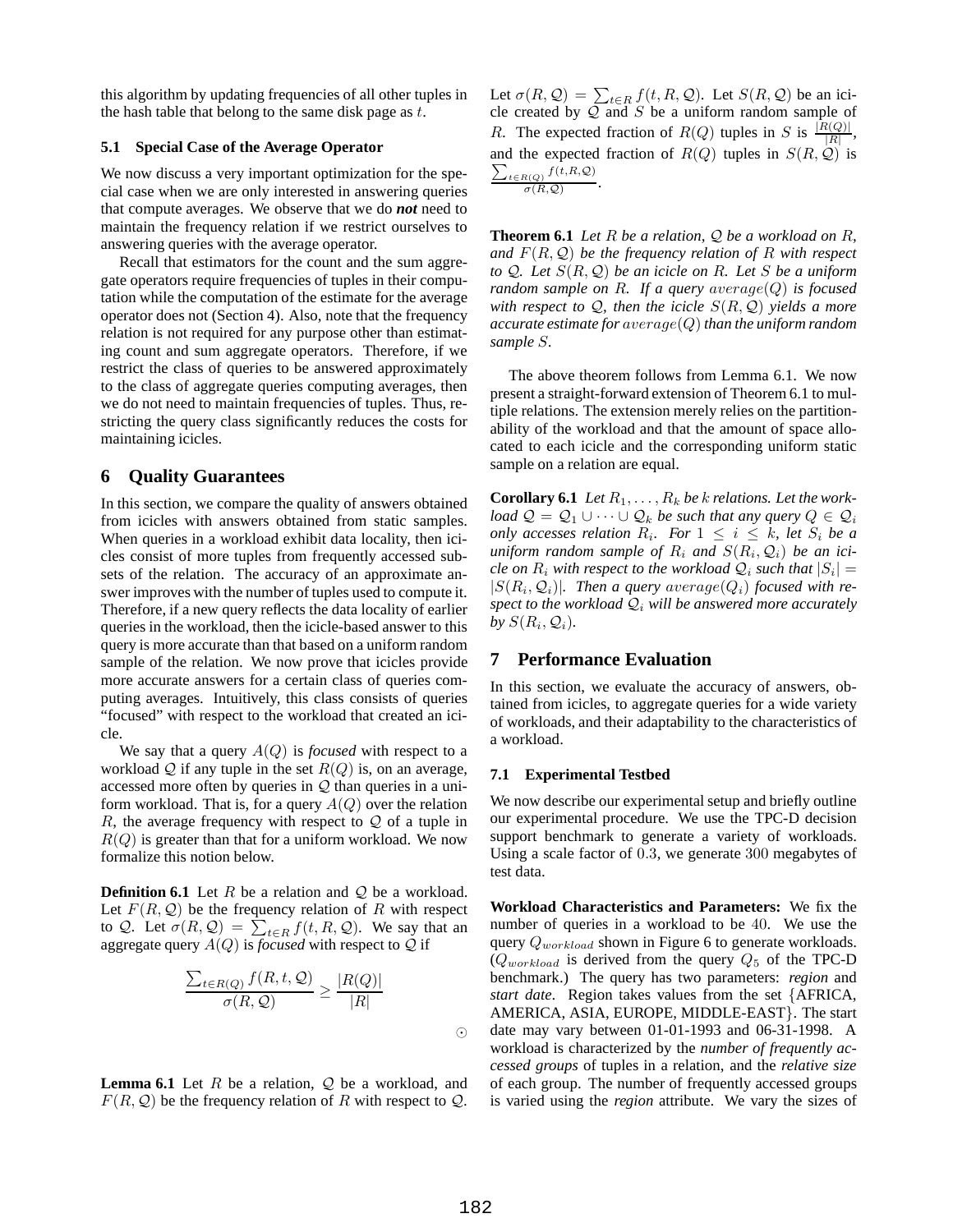SELECT COUNT(\*), AVG(LI Extendedprice), SUM(LI Extendedprice) FROM LI, C, O, S, N, R WHERE C\_Custkey=O\_Custkey AND O\_Orderkey=LI\_Orderkey AND LI\_Suppkey=S\_Suppkey AND C Nationkey = N Nationkey AND N Regionkey =  $R$  Regionkey AND

R Name = *[region]* AND O Orderdate ≥ *Date[startdate]* AND O Orderdate ≤ 12-31-1998

Figure 6:  $Q_{workload}$ : Template for generating workloads

SELECT COUNT(\*), AVG(LI Extendedprice), SUM(LI Extendedprice) FROM LICOS-icicle, N, R WHERE C\_Nationkey = N\_Nationkey AND N\_Regionkey = R\_Regionkey AND R Name = *[region]* AND O Orderdate ≥ *Date[startdate]* AND O Orderdate ≤ 12-31-1998

Figure 7: Template for obtaining approximate answers

frequently-accessed groups by varying the *start date* parameter (both month and year components) appropriately. Note that the relative size of a group of tuples accessed by a query equals the *selectivity* of the query predicate. We generate queries in the workload by setting (with an element of randomness) the region and start date parameters of  $Q_{workload}$ .

The join synopsis  $LICOS$  we use to answer the query  $Q_{workload}$  in Figure 6 is a uniform random sample of the join of lineitem  $LI$ , customer  $C$ , order  $O$ , and supplier  $S$  relations. An icicle is a tuned sample of this synopsis. The query, corresponding to  $Q_{workload}$ , for obtaining an approximate answer from an icicle is shown in Figure 7. (A similar query is used for using a join synopsis.) We fix the sizes of an icicle or a static sample on  $LICOS$  join to be  $1\%$  of the size of the join of all four relations.

**Relative Error:** For each query  $A(Q)$  on the relation  $R$ , we compute the *relative error* for an answer  $\hat{A}_S(Q, R)$  obtained using a sample  $S$  on  $R$  as follows. (We assume that the exact answer  $A(Q, R) > 0.$ )

relative-error
$$
(S, Q)
$$
 = 
$$
\frac{|\hat{A}_S(Q, R) - A(Q, R)|}{A(Q, R)}
$$

**Plots for each Workload:** For each workload, we show three plots. The first plot (indexed by the legend *static sample*) corresponds to the errors incurred by a static uniform random sample (join synopsis) of the join of  $LI, C, O$ , and S. The second plot (indexed by the legend *icicle*) shows the errors from an icicle as it evolves with the workload. That is, after each query in the workload is answered by the system, we update the icicle; the subsequent query is answered by the updated icicle. The third plot (indexed by the legend *icicle-complete*) shows the errors from a tuned icicle created by executing the entire workload. That is, we first create an icicle "tuned" with respect to queries in a workload. We then answer all queries in the (same) workload (again) using the tuned icicle and compute the error. Intuitively, this plot corresponds to the best possible accuracy from an icicle of a given size. Of course, this is not a feasible evaluation strategy; it is only intended as a way to compare how

our proposed evaluation compares in terms of a sampling strategy that has foreknowledge of the entire workload. We only show the plots for average and count estimators because the behavior of the sum estimator is already captured by these two estimators.

#### **7.2 Quality of Approximate Answers**

In this experiment, we study the accuracy of aggregate query answers obtained from icicles on both synthetic and real datasets.

#### **7.2.1 Varying Selectivities**

In this experiment, we fix the number of frequently accessed groups at 1, and vary the relative size of a frequently accessed group. Queries in the workload are derived from  $Q_{workload}$ . We fix the region parameter to be ASIA. We study the behavior on two such workloads. In the first workload, we fix the year component of the start date to 1998 and vary the month component between  $January$ and June. In the second workload, we fix the year component of the start date to 1997 and vary the month component between January and December. Note that the size of the frequently accessed group in the first workload (year=1998) is much smaller than that for the second workload (year=1997). We first show the 1998 plots (Figures 8 and 9), and then the 1997 plots (Figures 10 and 11).

Figures 8 and 9 demonstrate the *rapid* decrease in relative error of query answers obtained from icicles as more queries focused on a core set of tuples are added to the workload, and the icicle updated with tuples required to answer them. Note that the relative error of query answers obtained from icicles decreases significantly from 25% to 5%. Also, observe that the icicle plot converges to the iciclecomplete plot even before 20 queries are answered. The quick convergence of the icicle plot to the icicle-complete plot demonstrates that icicles adapt quickly to the workload characteristics.

The results for the 1997 plots are shown in Figures 10 and 11. The conclusions are similar. Even though the relative error in answers from icicles stabilizes around 5% (as for 1998 plots), the relative improvement in accuracy due to the use of icicles is less than that for 1998 be-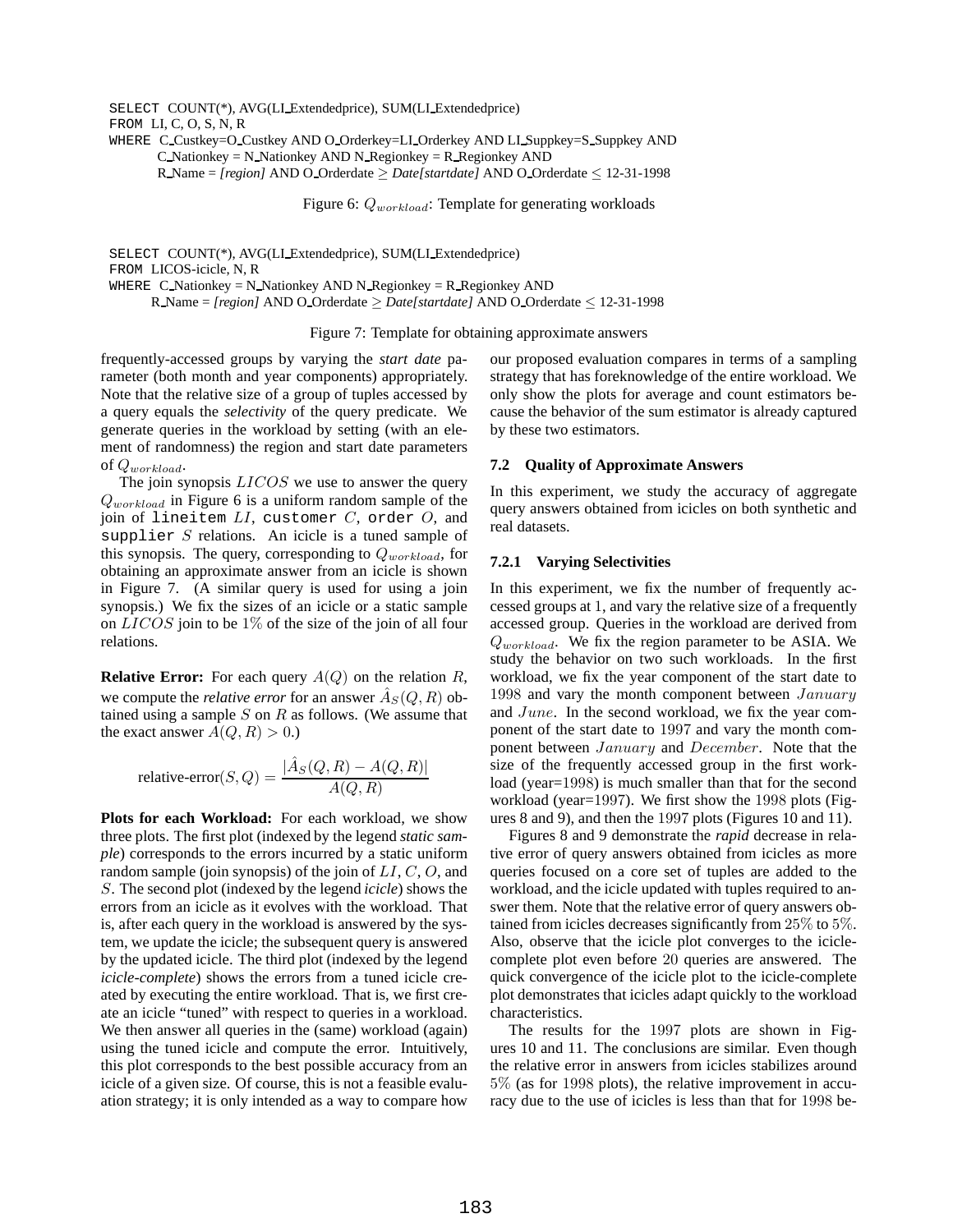





startDate = 01-XX-1998, endDate = 31-12-1998, region = ASIA

0.8





startDate = 01-XX-1997, endDate = 31-12-1998, region = ASIA



Figure 10: Average Queries Figure 11: Count Queries

startDate = 01-XX-1998, endDate = 31-12-1998, region = YY









Figure 12: Average Queries Figure 13: Count Queries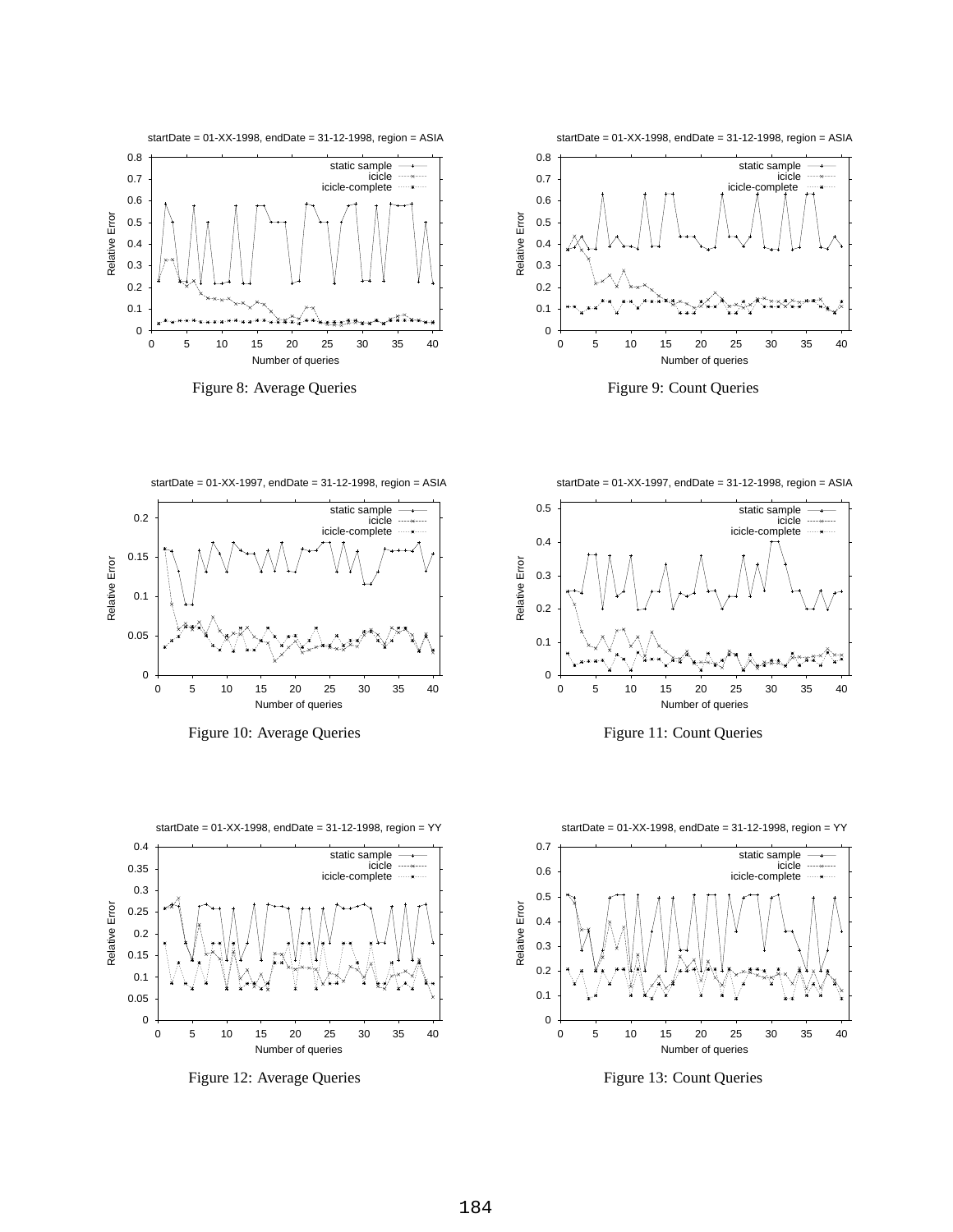cause both icicles and static samples start at lower error values. Also, the convergence of the icicle plot to the iciclecomplete is much faster than that for 1998. These observations are as expected because the absolute number of both 1997 and 1998 tuples in a uniform random sample of the LICOS join is higher than that for 1998 alone.

The plots are not smooth because all queries in the workload are distinct from each other as the values for parameters to  $Q_{workload}$  are chosen randomly. Therefore, the exact answers and relative errors of the estimated answers are different and vary significantly from each other. The variation is, in turn, depicted in the plots. $6$  The fluctuations in errors are higher when the year component of the start date is fixed at 1998 because the absolute value of the result is much smaller for 1998. And, varying the month component causes relatively larger fluctuations in the exact result as well. These fluctuations are, in turn, exhibited by the relative error plots because the exact answer appears in the denominator of the expression for the relative error.

#### **7.2.2 Varying Number of Groups and Selectivities**

In this experiment, we increase the number of frequently accessed groups in a workload. The relative fraction is varied around a fixed constant. We generate such a workload by creating queries from  $Q_{workload}$  where the region parameter is uniformly randomly selected from the set {AFRICA, AMERICA, ASIA, EUROPE, MIDDLE-EAST}. As in the previous experiment, we generate two workloads. In the first workload the year component of the start date is fixed at 1998 and the month component varied between  $January$ and June. In the second workload, the year component is fixed at 1997 and the month component is varied between January and December. Each workload has 5 frequently accessed groups, one per region.

The results for the first workload are shown in Figures 12 and 13, and those for the second workload in Figures 14 and 15. The conclusions from these plots are similar to those drawn in the previous section. The relative errors of answers decrease steadily when icicles are used to answer queries. The icicle plot converges quickly to the icicle-complete plot.

#### **7.2.3 A Mixed Workload**

In this section, we vary both the number of frequently accessed groups as well as relative sizes of each group. The region is randomly picked from {AFRICA, AMERICA, ASIA, EUROPE, MIDDLE-EAST} while the year component of the start date is randomly picked to be between 1993 and 1998. Note that both the year and region parameters are chosen uniformly at random from their domains. Hence, the workload is not focused on specific sets of tuples. Figures 16 and 17 show the results of this experiment. Therefore, as expected, the improvement due to the use of icicles is not significant. The important point to observe SELECT count(\*), average(price), sum(price) FROM Sales-icicle WHERE orderDate ≥ *[start date]*

#### Figure 20: Template Query on Mail Order Data

here though is that *icicles are as good as static samples*, if not better.

#### **7.2.4 Mail Order Dataset**

In this section, we present the performance of icicles on a real mail order dataset. Besides other information, the dataset has the following attributes: customer identifier, order date, style, price, quantity, cost, and gender code ('M' for men and 'F' for women). The dataset consists of 45000 tuples. We generate a workload by varying the start date parameter in the template query shown in Figure 20. The start date is varied over an interval of 31 days in May. (Overall, the date attribute varies between 08-01-1995 and 12-31- 1996.) The size of the icicles and static samples constructed on this workload are set such that the sample has 3000 tuples.

We present the results from this experiment in Figures 18 and 19. The results and conclusions are similar to those on the TPC-D data. Again, icicles outperform static samples by a significant margin thus validating our approach to maintain more sample tuples from frequently accessed groups.

## **8 Related Work**

The application of statistical techniques to approximate query answering has recently received attention. However, to the best of our knowledge, there is no technique that tunes data summaries (samples or any other class of summaries) with respect to a dynamic workload. We now briefly discuss previous approachesfor approximate query answering, which we have not already touched upon.

We have already discussed the approach based on join synopses [AGPR99b]. Chaudhuri et al. explored the issue of introducing sampling as a relational operator [CMN99]. Hellerstein et al. proposed a framework for providing a series of monotonically improving approximate answers to a single query [HHW97].

Barbara et al. [BDF<sup>+97]</sup> present a survey of various statistical estimation techniques for data reduction, some of which have been applied for approximately answering aggregate queries. For instance, histogram-based approaches [PG99], wavelet-based approaches [VWI98, VW99], mining based approaches [SFB99, MS00] have been explored. We believe that our ideas in this paper are applicable to these summaries as well even though actual (maintenance) techniques will be different. In the AP-PROXIMATE query processor, Vrbsky and Liu develop notions of approximations to set-valued answers and develop computation techniques [VL92]. Their techniques are not based on statistical summaries of the data.

<sup>6</sup>This argument holds for almost all plots that follow.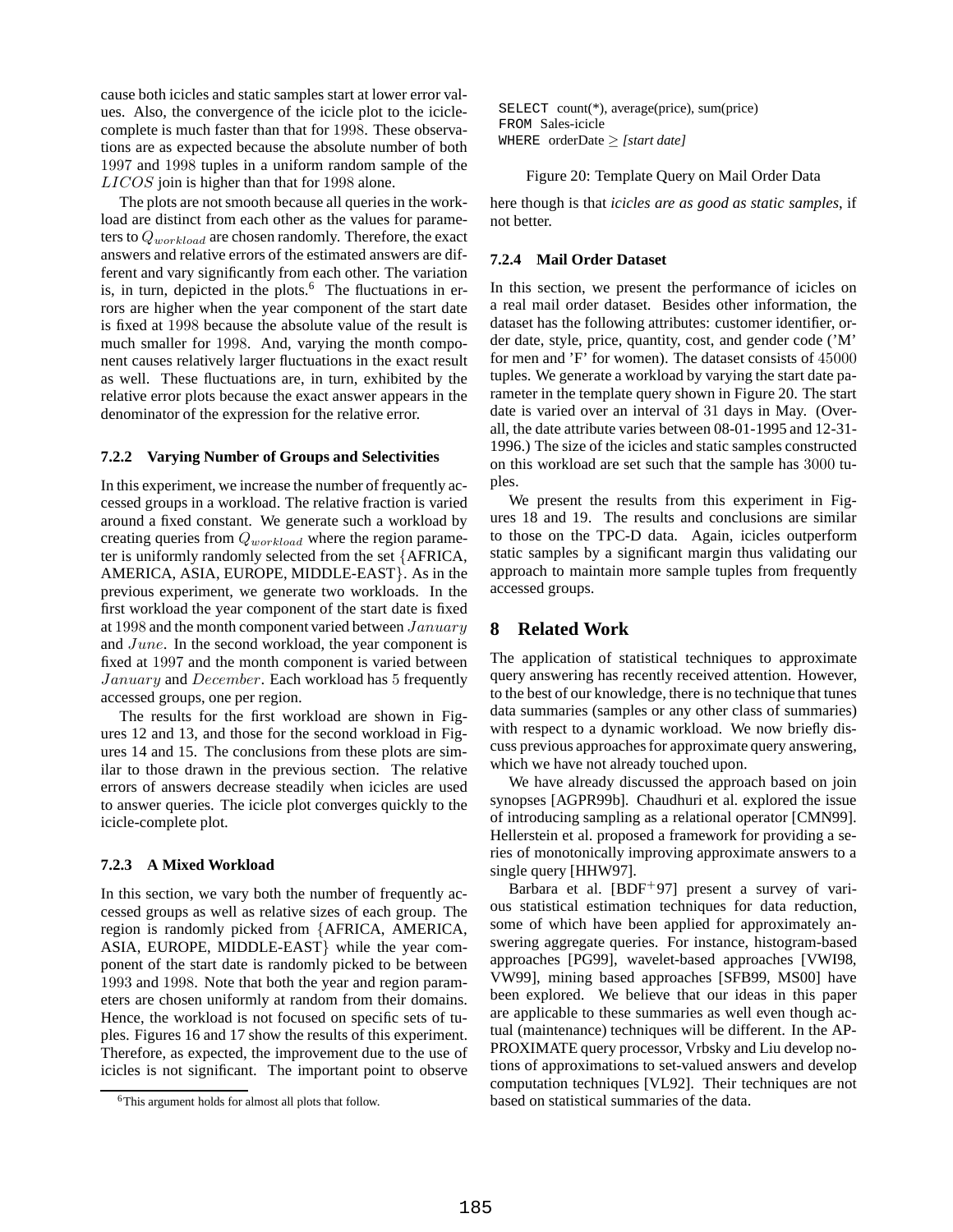









Figure 16: Mixed Workload: Average Queries Figure 17: Mixed Workload: Count Queries



Figure 18: Mail Order Dataset: Average Queries Figure 19: Mail Order Dataset: Count Queries